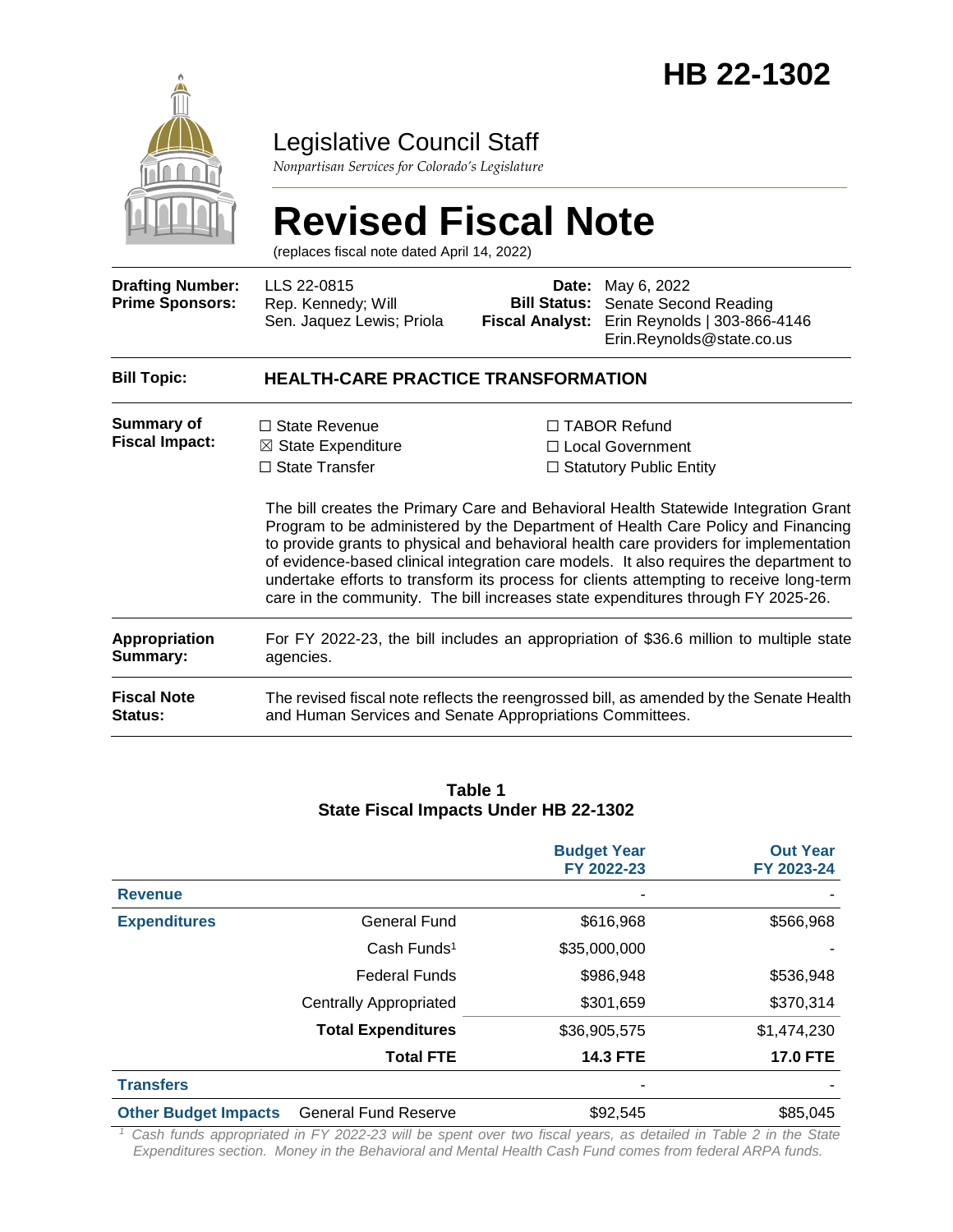Page 2

# Page 2<br>May 6, 2022 **HB 22-1302**

### **Summary of Legislation**

**Primary Care and Behavioral Health Statewide Integration Grant Program.** The bill creates the Primary Care and Behavioral Health Statewide Integration Grant Program to be administered by the Department of Health Care Policy and Financing (HCPF) to provide grants to physical and behavioral health care providers for implementation of evidence-based clinical integration care models. In FY 2022-23, the bill appropriates \$31.75 million to HCPF from the Behavioral and Mental Health Cash Fund for this purpose.

Grants may be used to develop outpatient health care infrastructure; increase access to health care; invest in early behavioral health-related interventions; address the behavioral health workforce; and develop and implement alternative payment models. The bill outlines match requirements for hospital-owned or –affiliated practices. The bill outlines certain grantee criteria that HCPF is required to prioritize when awarding grants. HCPF is require to establish a set of statewide resources to support grant recipients and may enter into an interagency agreement or contract to establish these resources. Grant recipients are required to spend or obligate funding no later than December 31, 2024, and expend funding by December 31, 2026.

HCPF is required to form a steering committee to provide input into grant application requirements, feedback and direction on data collection standards and review, and engage with community partners. Any steering committee member who is not a state employee may be reimbursed for reasonable travel expenses.

HCPF, in collaboration with the Behavioral Health Administration (BHA) in the Department of Human Services and the Division of Insurance in the Department of Regulatory Agencies, must prepare a report that includes recommendations on best practices for integrated care models using data collected from grant recipients related to clinical quality improvement and access to care.

**Universal contracting provisions.** HCPF is required to develop universal contracting provisions for behavioral health services in collaboration with the BHA by July 1, 2023. For FY 2022-23, the General Assembly is required to appropriate \$3.0 million from the Behavioral and Mental Health Cash Fund for this purpose.

**Regional Health Connector Workforce Program.** The bill also includes an appropriation of \$250,000 from the Behavioral and Mental Health Cash Fund to the Department of Higher Education for use by the University of Colorado for the Regional Health Connector Workforce Program.

**Community placement transformation.** The bill requires HCPF to undertake efforts to transform its process for clients attempting to receive long-term care in the community. HCPF must report on its efforts to the Joint Budget Committee and relevant legislative committees by January of 2023 and 2024.

#### **Background**

The Behavioral Health Transformational Task Force recommended that the General Assembly integrate primary care and behavioral health using federal American Rescue Plan Act (ARPA) funds (Recommendation D). The task force report is available online at: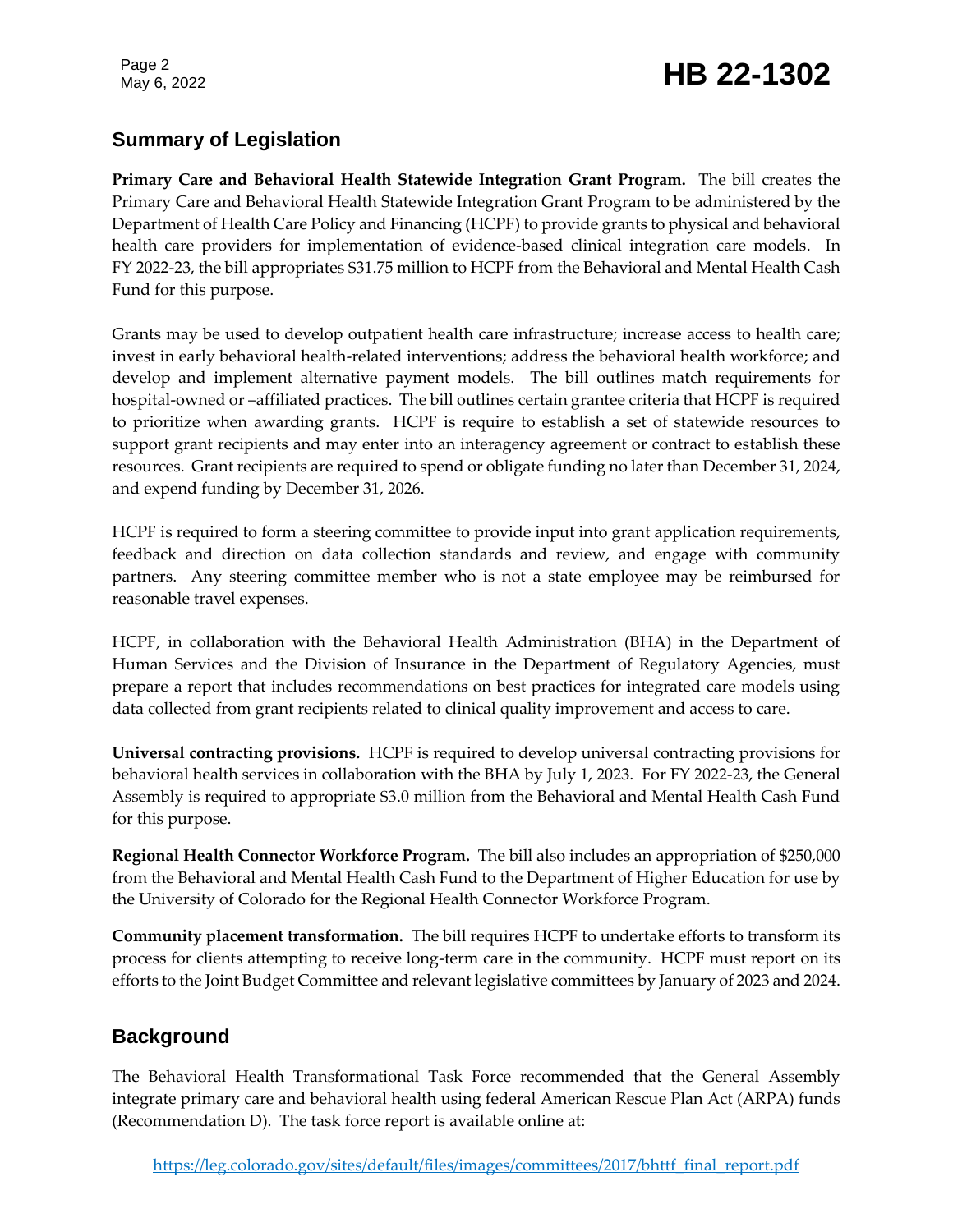## **State Expenditures**

The bill increases costs for the primary care and behavioral health programs, primarily in HCPF, by about \$39.4 million over a four-year period, with \$35.0 million in costs in the first two years paid from the Behavioral and Mental Health Cash Fund and \$4.4 million over the next two years paid from the General Fund and federal funds. HCPF will also have costs of \$1.9 million in FY 2022-23 and \$1.4 million in FY 2023-24, paid from the General Fund and federal funds, to facilitate placement of individuals with disabilities in community settings. Expenditures are shown in Table 2, and detailed below.

|                                                                        | FY 2022-23      | FY 2023-24      | FY 2024-25     | FY 2025-26     |  |  |  |  |  |
|------------------------------------------------------------------------|-----------------|-----------------|----------------|----------------|--|--|--|--|--|
| Primary Care and Behavioral Health Statewide Integration Grant Program |                 |                 |                |                |  |  |  |  |  |
| <b>Personal Services</b>                                               | \$191,907       | \$456,634       | \$456,634      | \$228,316      |  |  |  |  |  |
| <b>Operating Expenses</b>                                              | \$3,105         | \$6,750         | \$6,750        | \$3,375        |  |  |  |  |  |
| <b>Capital Outlay Costs</b>                                            | \$24,800        | \$6,200         |                |                |  |  |  |  |  |
| <b>Contractor Costs</b>                                                | \$1,072,720     | \$3,487,720     | \$3,115,000    | \$378,750      |  |  |  |  |  |
| Grants                                                                 | \$14,750,082    | \$14,750,082    |                |                |  |  |  |  |  |
| CU (Higher Ed.)                                                        | \$250,000       |                 |                |                |  |  |  |  |  |
| Centrally Appropriated Costs <sup>1</sup>                              | \$55,460        | \$124,115       | \$124,115      | \$62,058       |  |  |  |  |  |
| <b>FTE-Personal Services</b>                                           | 2.3 FTE         | <b>5.0 FTE</b>  | 5.0 FTE        | 2.5 FTE        |  |  |  |  |  |
| <b>Grant Program Subtotal</b>                                          | \$16,348,074    | \$18,831,501    | \$3,702,499    | \$672,499      |  |  |  |  |  |
| <b>Transforming Long-Term Care in the Community</b>                    |                 |                 |                |                |  |  |  |  |  |
| <b>Personal Services</b>                                               | \$853,316       | \$853,316       |                |                |  |  |  |  |  |
| <b>Operating Expenses</b>                                              | \$11,400        | \$11,400        |                |                |  |  |  |  |  |
| <b>Leased Space</b>                                                    | \$79,200        | \$79,200        |                |                |  |  |  |  |  |
| <b>Strategic Advisory Team Contract</b>                                | \$160,000       | \$160,000       |                |                |  |  |  |  |  |
| <b>Systems Updates</b>                                                 | \$500,000       |                 |                |                |  |  |  |  |  |
| <b>Centrally Appropriated Costs</b>                                    | \$246,199       | \$246,199       |                |                |  |  |  |  |  |
| <b>FTE-Personal Services</b>                                           | 12.0 FTE        | 12.0 FTE        |                |                |  |  |  |  |  |
| <b>Long-Term Care Subtotal</b>                                         | \$1,850,115     | \$1,350,115     |                |                |  |  |  |  |  |
| <b>HCPF Total</b>                                                      | \$18,198,189    | \$20,181,616    | \$3,702,499    | \$672,499      |  |  |  |  |  |
| <b>General Funds</b>                                                   | \$616,968       | \$566,968       | \$1,789,192    | \$305,221      |  |  |  |  |  |
| <b>BMH Cash Fund</b>                                                   | \$16,292,614    | \$18,707,386    |                |                |  |  |  |  |  |
| <b>Federal Funds</b>                                                   | \$986,948       | \$536,948       | \$1,789,192    | \$305,220      |  |  |  |  |  |
| <b>Centrally Appropriated Costs</b>                                    | \$301,659       | \$370,314       | \$124,115      | \$62,058       |  |  |  |  |  |
| <b>HCPF FTE</b>                                                        | <b>14.3 FTE</b> | <b>17.0 FTE</b> | <b>5.0 FTE</b> | <b>2.5 FTE</b> |  |  |  |  |  |

#### **Table 2 Expenditures Under HB 22-1302**

*<sup>1</sup> Centrally appropriated costs are not included in the bill's appropriation*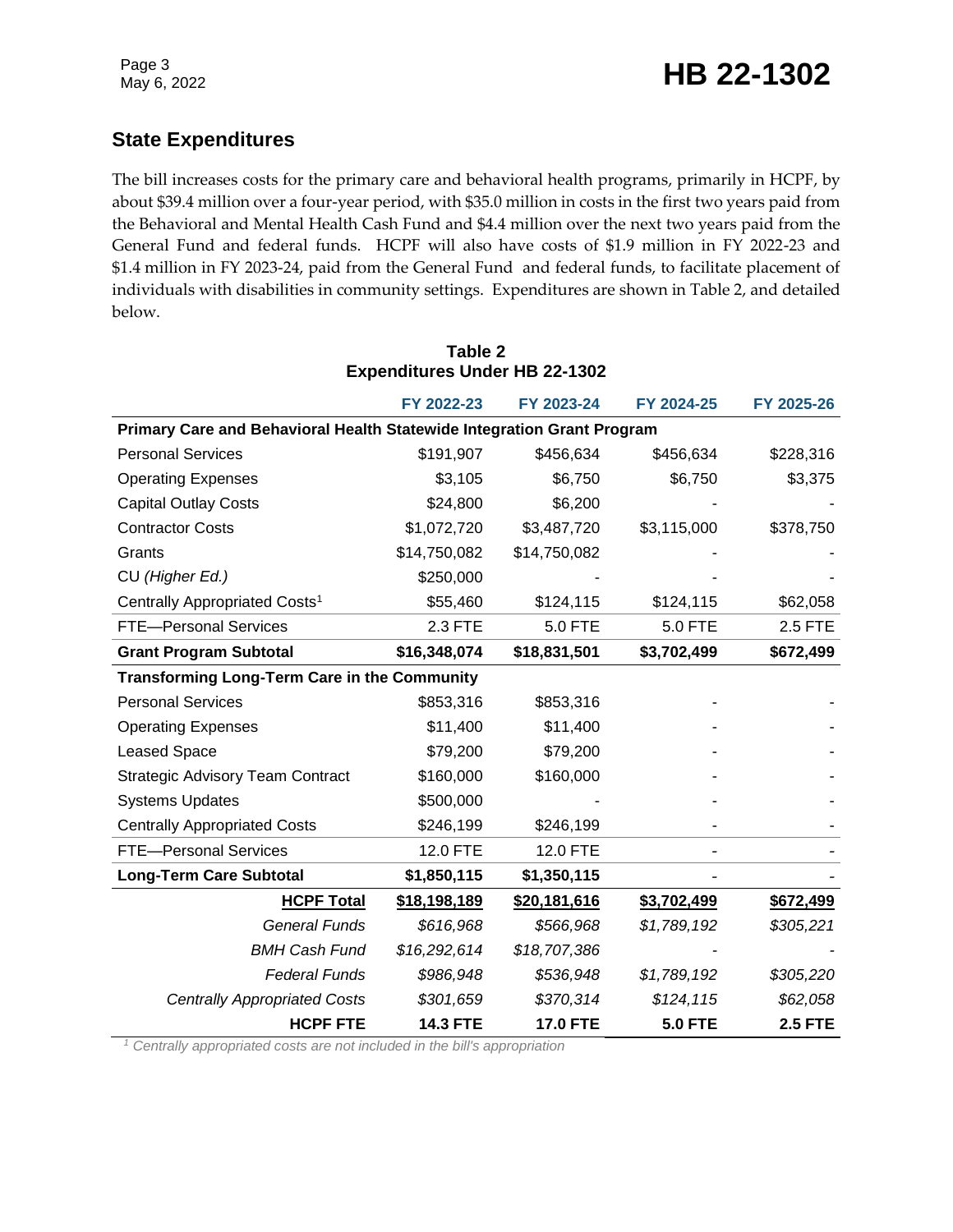**Grant Program—HCPF.** HCPF will create the Primary Care and Behavioral Health Statewide Integration Grant Program, with resources dedicated to evaluating clinical integration care models.

- **Staffing.** Over four fiscal years, HCPF requires 5.0 FTE to implement the grant program. This includes 1.0 FTE policy advisor hired October 1, 2022, to oversee grant program design at a midpoint salary assuming the person hired will have clinical experience; an administrative assistant, rate and financial analyst, and grant specialist hired January 1, 2023, to facilitate the program, assist in training grant sites in alternative payment models and new data sharing practices, and budget tracking and report; and finally a policy advisor hired July 1, 2023, to perform detailed analysis, also hired at the midpoint assuming clinical expertise.
- **Contractors.** HCPF will engage the following contractors to support the grant program, all of which assume an hourly rate of \$202:
	- grant application and review contractor, which will review 60 applications per year in FY 2022-23 and FY 2023-24 with six hours of review per application;
	- clinical consultation contractors, which will require 7,500 hours in FY 2023-24 and FY 2024-25, and 3,750 in FY 2025-26 to conduct site visits and other clinical engagement with grantees;
	- a contractor to create the universal contracting provisions and monitor compliance, which will require 4,950 hours per year from FY 2022-23 through FY 2024-25; and
	- billing and data sharing contractors, which will require 4,455 hours in FY 2023-24 and 2,970 per year in two subsequent fiscal years.
- **Grants.** Grant amounts assume the remainder of funding after administrative expenses, preliminarily estimated at about \$29.8 million, will be awarded in equal amounts over two fiscal years. The actual timing of issuing grants may differ depending on applications received and HCPF funding decisions.

**Regional Health Connector Workforce Program.** The bill appropriates \$250,000 for the Regional Health Connector Workforce Program, which is operated by the University of Colorado School of Medicine. This appropriation is from the Behavioral and Mental Health Cash Fund.

**Transforming Long-Term Care in the Community—HCPF.** In FY 2022-23 and FY 2023-24, HCPF requires 12.0 FTE to transform the process for clients attempting to receive long-term care in the community and to submit reports to the General Assembly on its efforts related to the Olmstead decision by January 2023 and January 2024. Any future resources will be addressed through the annual budget process.

**Centrally appropriated costs.** Pursuant to a Joint Budget Committee policy, certain costs associated with this bill are addressed through the annual budget process and centrally appropriated in the Long Bill or supplemental appropriations bills, rather than in this bill. These costs, which include employee insurance and supplemental employee retirement payments, are shown in Table 2.